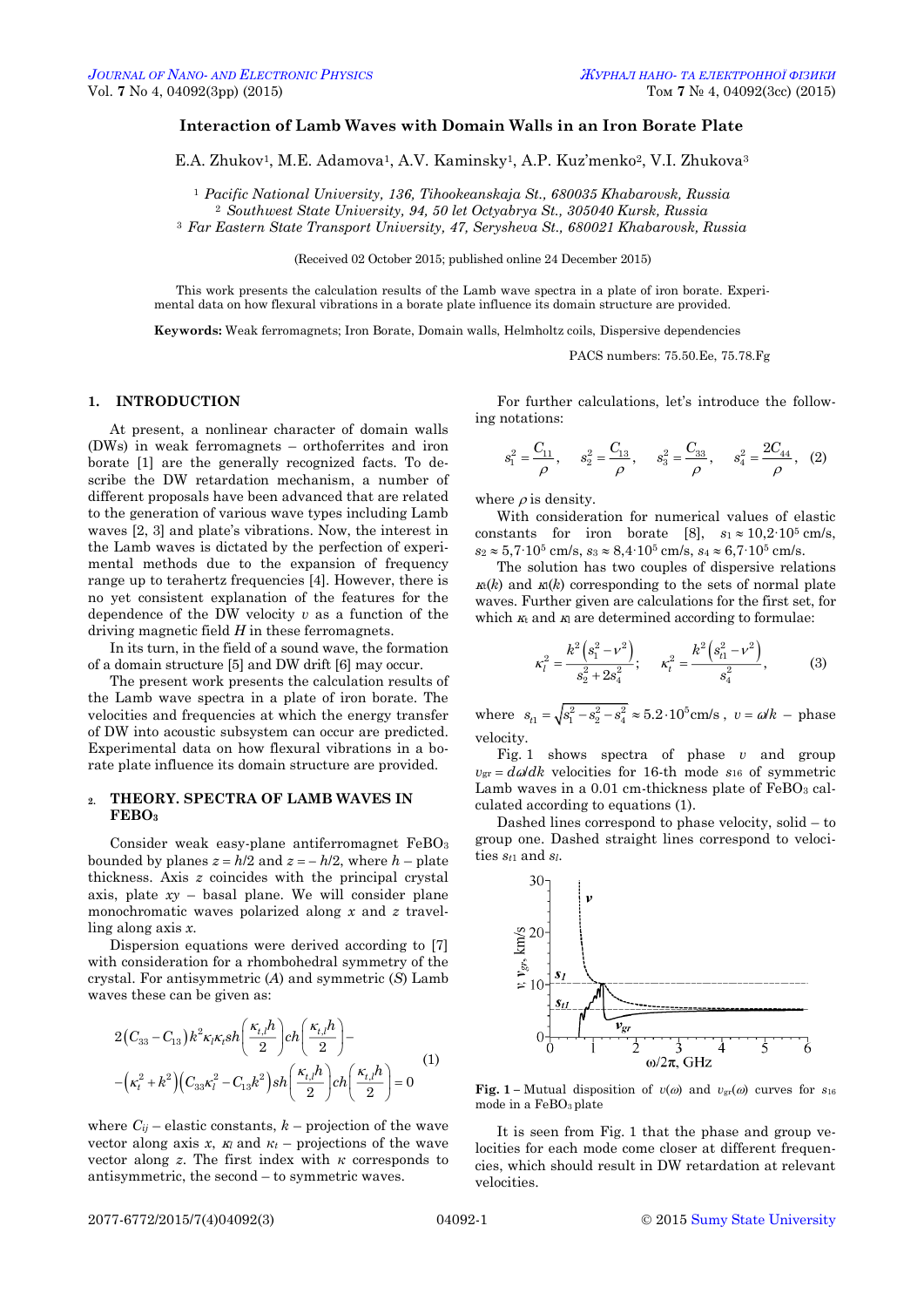According to [11], the dissipative function that describes the energy transfer of DW to the acoustic subsystem is proportional to function  $\Delta(\omega) = (v - v_{gr})^{-1}$ . The maximum energy transfer must correspond to regions with a linear dispersion law where the condition fulfills

$$
v_{\rm zp} \approx v. \tag{4}
$$

In this case, acoustic modes will be generated at frequencies depending on the DW velocity. Depicted in Fig. 2 is the dependence of the main maximum  $\Delta(\omega)$ for the first 60 symmetrical (*S*) and antisymmetrical (*A*) modes of frequency. The modes are enumerated from the left. When the number of modes increases, the frequency corresponding to the primary maximum  $\Delta(\omega)$  also increases. The relevant phase velocities approach *s*1.

This dependence can be used to generate hypersonic waves with a desired frequency that is dependent on the source velocity, the role of which can be played by not only DW. The estimation reveals that the frequency value of the generated waves amounts to several terahertz.



**Fig.** 2 – Primary maximum of function  $\Delta(\omega)$  for symmetrical (*S*) and antisymmetrical (*A*) waves as a function of frequency

## **3. EXPERIMENTAL. THE INFLUENCE OF ELASTIC VIBRATION ON THE DOMAIN STRUCTURE OF IRON BORATE**

The interaction of the acoustic subsystem with DW can not only result in the sound generation but also produce the DW motion, which was theoretically described in [6] for an easy-plane ferromagnet.

To experimentally support conclusions of [6], a plate of FeBO<sub>3</sub> was used with a thickness of  $40 \mu m$ . The domain structure was visualized with the Faraday effect according to the procedure described in [1, 9]. The sample studied was fixed at the piezoelectric element surface, with which flexural vibration was generated. The vibration amplitude was measured by the deflection of a laser beam from the sample surface [10].

Equilibrated domain structure of  $FeBO<sub>3</sub>$  presents a set of domains in several layers parallel to the plate plane (Fig. 3). When the sample vibrates, it was observed that the domain structure was spreading, which indicated its vibrational motion. Fig. 4 demonstrates an image of the domain structure at vibration frequency  $f = 34.3$  kHz.

### E.A. ZHUKOV, M.E. ADAMOVA, ET AL. *J. NANO- ELECTRON. PHYS.* **[7](#page-0-2)**, [04092](#page-0-2) [\(2015\)](#page-0-2)



**Fig.**  $3$  – Domain structure of FeBO<sub>3</sub> in a free state 1 and 2 are boundaries of the domains in various layers



**Fig. 4** – Shift of the domain structure in the sample at a vibration frequency  $f = 34.3$  kHz

These images make it possible to roughly estimate the maximum velocity of DW motion. The smearing of DW in Fig. 4 corresponds to its amplitude of 0.03 mm. The amplitude of the DW velocity was estimated according to formula  $V_m = 2\pi f A_m$ , where  $A_m$  is the amplitude of the DW shift. For such parameters, this value reached 6 m/s.

The DW vibration causes the change in the intensity of the luminous flux going through the sample, which was recorded with a photodiode. Demonstrated in Fig. 5.is the relevant dependence of the DW vibration amplitude on the vibration amplitude of the sample at a frequency of 49 kHz.



**Fig. 5** – The dependence of the DW vibration amplitude on the vibration amplitude of the sample at a frequency of 49 kHz